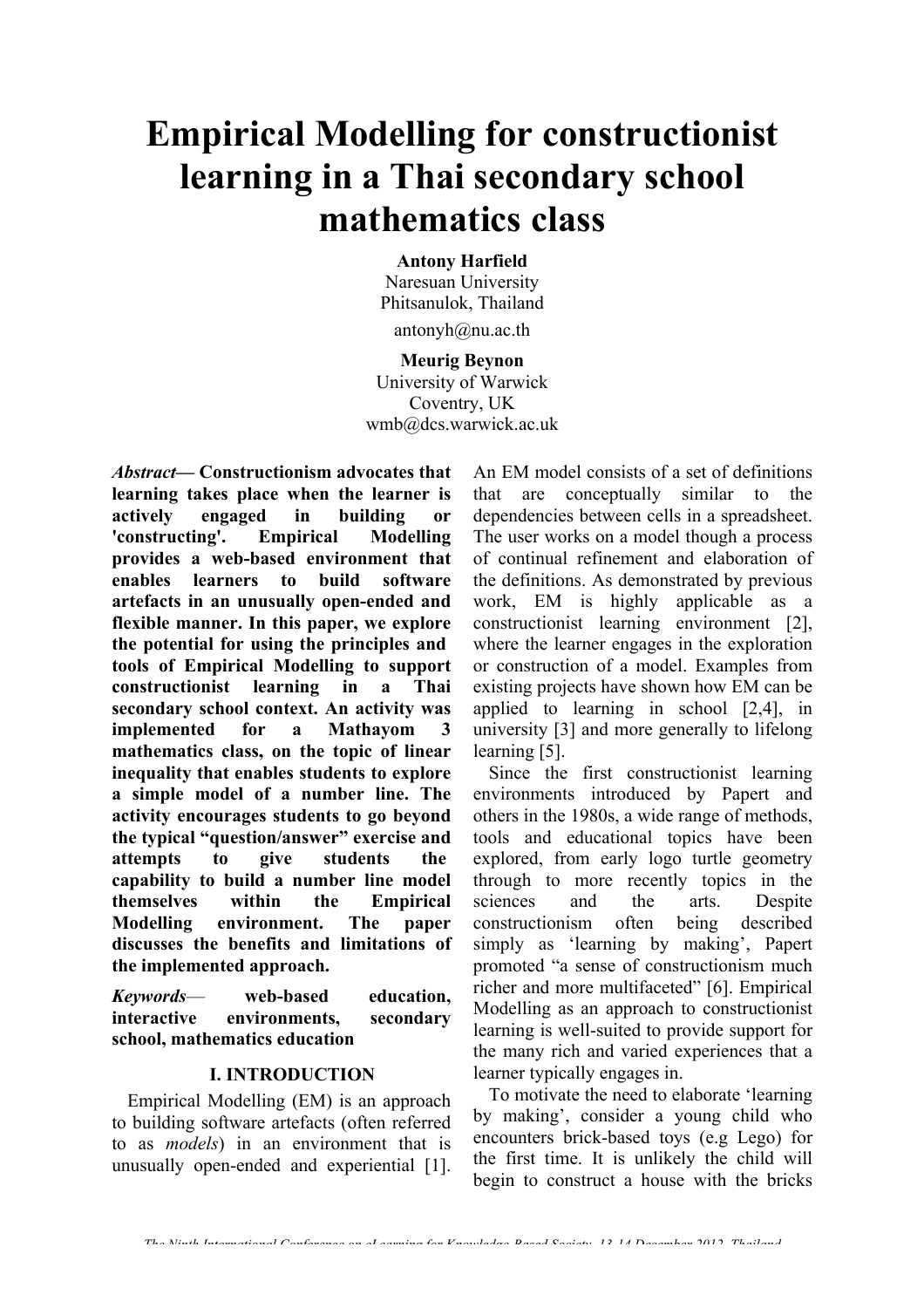immediately. Initially the interest might be in connecting the bricks together, and such interest might need to be provoked by a parent or elder sibling who demonstrates how the bricks connect. Hence, instruction may precede construction. Often there is repetition of a basic skill before it becomes familiar, and then later the child can use it with confidence to engage in a more openended task such as building a house. The key observation is that there are 'auxiliary' activities (instructing, repeating, exploring) that complement the 'making' activity. Together, these activities could form the basis of constructionism in a broader sense as alluded to by Papert. The idea that making as an activity is insufficient is well recognized by Rau et al. [7] whose work demonstrates that 'fluency' plays an essential role.

In this paper, the authors describe how Empirical Modelling can provide support for some of the auxiliary activities that presuppose construction as well as the making itself. An example of using EM for teaching mathematics in a Thai secondary school illustrates the need for instruction, repetition, and exploration within a context of construction.

### **II. A WEB-BASED ENVIRONMENT FOR EMPIRICAL MODELLING**

The EM tool described in this work is called JS-Eden and was initially developed by Tim Monks [9]. It builds on a history of tools based on the EDEN notation developed by researchers at University of Warwick. EDEN (Evaluator of DEfinitive Notations) is a notation for describing sets of definitions using the EM concepts of observables, dependency and agency [1]. JS-Eden is a Javascript and HTML 5 web application that offers similar functionality to the desktop EDEN tool. It runs in modern web browsers (standard version available at http://jseden.dcs.warwick.ac.uk). The version of JS-Eden described in this paper was modified by the authors for use in schools (by removing unused features and simplifying the user interface).



**Fig. 1.** Simplified user interface layout of JS-Eden

The user interface for JS-Eden comprises four main areas: the input box, the canvas, the slide deck and the observable list (as pictured in Figure 1). A typical mode of use for a learner is to: a) observe the visual appearance of the model on the canvas; and b) follow the instructions/examples/tasks shown on the slide. The learner interacts with the model by: a) using the mouse/keyboard on the canvas; b) modifying definitions on the observable list; or c) entering new definitions into the input box.

A JS-Eden session would usually begin by loading an existing model. The set of definitions for the model would set up the canvas and the instructions on the slide. From which point a learner could exercise the model, undertake some task or perhaps explore extending the model further.

## **III. THE NUMBER LINE MODEL**

One of the topics in the Mathayom 3 curriculum in Thailand (14-15 year olds) is linear inequality. The content of this topic revolves around the understanding of a 'number line' which can be described as a horizontal line with numbers marked on at regular intervals (e.g. -10 to 10). A linear inequality such as ' $x > 2$ ' can be represented on the line as an open circle above the number 2 with an arrow pointing right (for 'greater than').

A number line model in JS-Eden can be expressed as a set of definitions describing the dimensions, position and appearance (e.g. line width and colour) of the number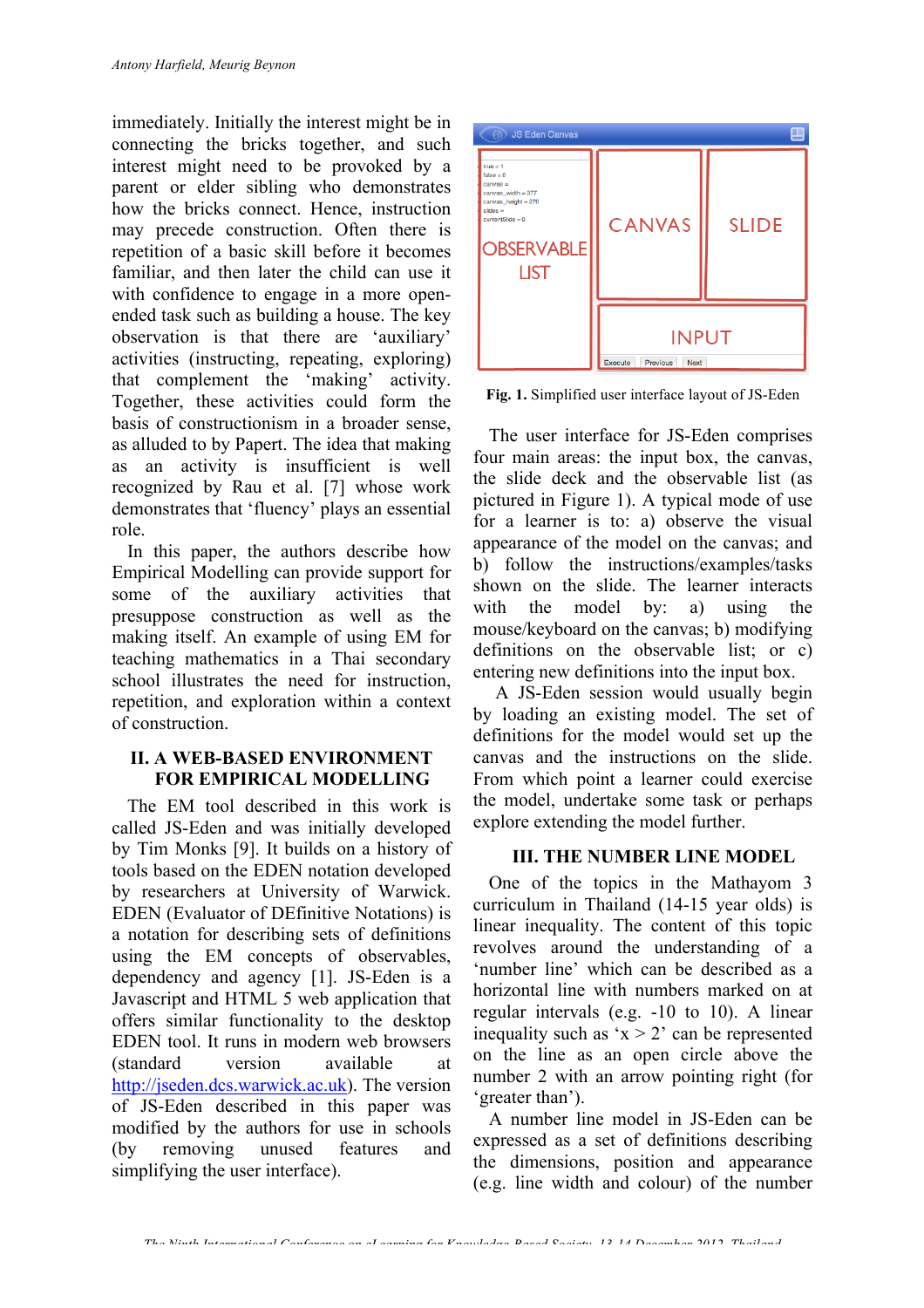

**Fig. 2.** The number line model

line shown on the canvas, as well as the meaning or interpretation of the number line to the modeller. For example, the basic line might be defined by the EDEN notation as:

numberLine is Line(20, 100, canvas width-20, 100, "black");

Here, 'numberLine' is defined as type Line with a startpoint  $(x,y)$ , an endpoint  $(X,y)$  and a colour. Note that the x-coordinate X of the endpoint depends on the width of the canvas, so the number line maintains a suitable width whenever the canvas size changes. Furthermore the meaning of number line might also be defined in the model:

arrowDirection is (sign == ">") ? "right" : "left";

The 'sign' is the 'greater than' or 'less than' that represents the inequality. The definition for 'arrowDirection' does not necessarily have any impact on the appearance of the model, but is part of the underlying interpretation by the modeller. However, it is usual for the appearance to reflect the meaning of the model. In this case, there would most likely be a line representing the arrow that would be dependent on 'arrowDirection' in the same way that the width of the line is dependent on the width of the canvas.

#### **IV. DISCUSSION**

The number line model was introduced in 2 two-hour sessions to 33 students in Mathayom 3 from the English programme at Princess Chulabhorn College Phitsanulok. The students had little previous exposure to linear inequalities and the students had no prior experience of the JS-Eden tool. (They had some rudimentary knowledge of programming from an introductory programming class taught as part of a computing course.) The first session was dedicated solely to understanding the JS-Eden environment and becoming familiar with modifying and creating definitions. In the second session the number line model was the basis for a number of problems that the students were asked to solve. Informal feedback from the first session was somewhat negative with students failing to see the relevance of learning a new tool. However feedback from the second session was more positive, with a number of students showing a desire to continue using the tool in subsequent weeks. Several students went beyond the required set problems to develop their models further.

Three ways in which the number line model was used in the classroom are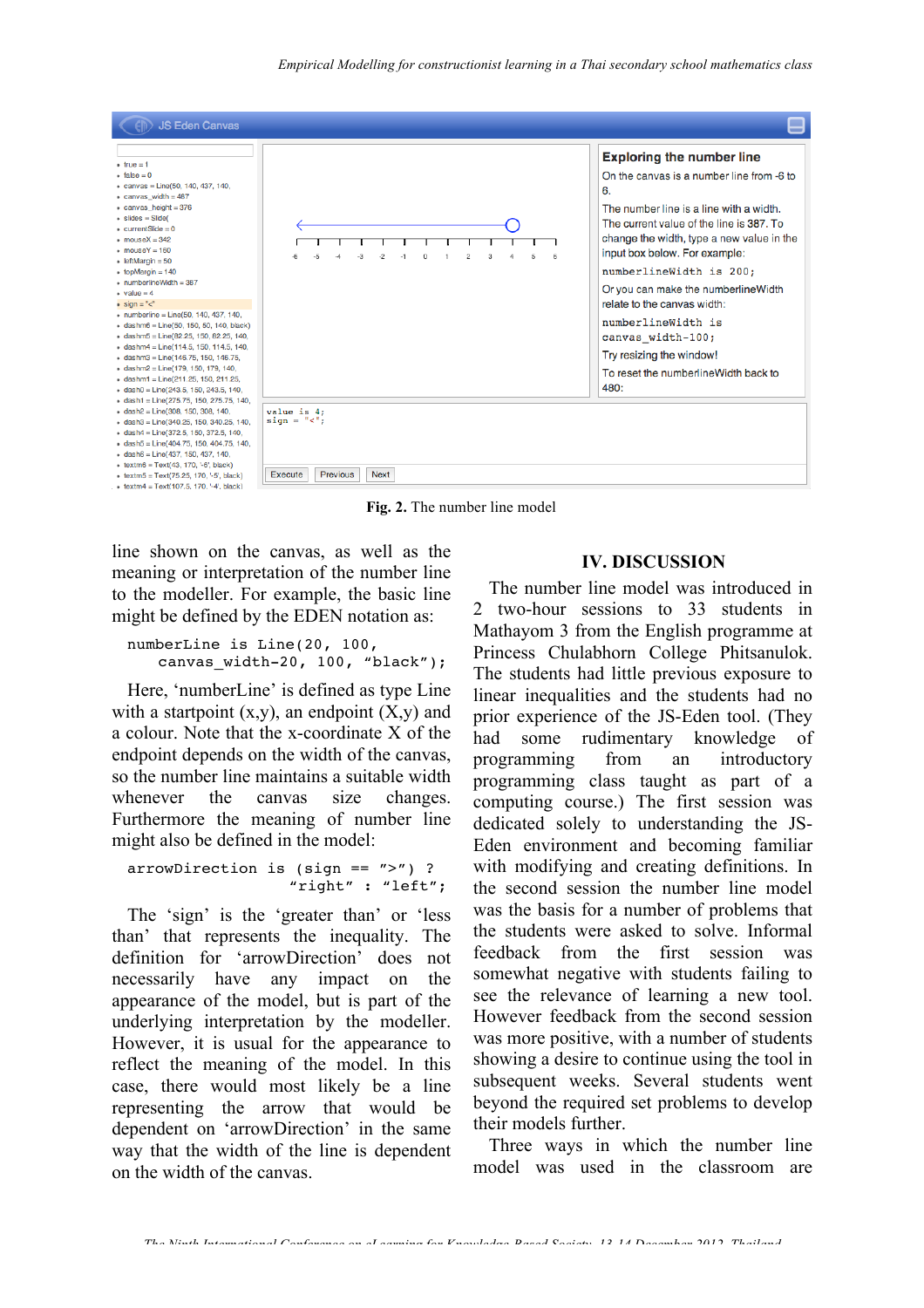explained, each demonstrating an auxiliary activity that contributes to a broader sense of constructionism.

## *A. Establishing a context ("introducing")*

In a school environment, instruction is likely to precede construction, as the learner needs a certain amount of support or scaffolding when starting a new topic. JS-Eden was used at the beginning of the session as a demonstration environment for the teacher to explain the concept of a number line (referred to as a 'guided tour'). One quality of the JS-Eden environment is support for a slide deck that can be used by the teacher to introduce the model. It provides an interactive substitute to a more traditional presentation environment. The slide deck can also be used by the learner, for example, to revisit the guided tour given by the teacher. On the right hand side of Figure 2, the slide is showing an explanation of the concept of the number line, and instructions on how to exercise the number line model. As the slide deck is part of the model, it is natural that the content of the slides can be changed depending on the state of the model. For example, a slide might highlight the current values of a selected definition, or a new slide might reveal further activities on completion of a particular step in the tour.

## *B. Consolidating understanding ("repeating")*

Watching or following the guided tour of the number line model is unlikely to be sufficient to achieve competency in the topic of linear inequalities. The student must practice, and this often means repeating similar types of activity multiple times. One early example of JS-Eden supporting such repetition was in the first session when there were many tasks involving creating lines, as this was considered a crucial skill for building your own number line model. In contrast to the compile-run paradigm of most programming tools, JS-Eden is well-suited to making small changes to a model on-the-fly, building a model one definition at a time. The nature of the repetition is not necessarily

copying the same action every time, but repeating a pattern of action making small adjustments each time. In the second session, the sign and the value of the inequality were changed regularly in order to exercise the student's knowledge of how sign, value and visualisation interact. Such repetition might be cumbersome in traditional tools, but in JS-Eden revising or refining definitions is the essential mode of interaction.

## *C. Probing the boundaries ("exploring")*

Repetition takes a learner to the point where they can do something confidently without much thought. For a deeper understanding, the keen learner might engage in his or her own self-directed exploration. From the number line sessions at the school, some students appeared reluctant to go beyond the set tasks and needed some encouragement. In the second session, the students were given some relatively open-ended tasks such as using extra labels or lines to describe the current state of the number line. A small number of students were able to make a little progress in the short amount of time. For example, some students created colour coding for labels to show which direction the number line was pointing, while others added arrows or other visual artefacts to show the state of the game.

## **V. CONCLUDING REMARKS**

One of the key qualities of JS-Eden as a learning environment is that the deeper exploratory activity naturally extends from introduction and repetition activities. The idea that learning progresses from primitive concrete interaction with an artefact (private experience) towards exploring a formal understanding (public knowledge) is proposed by the Experiential Framework for Learning (EFL) [8]. Although the types of activity suggested by the EFL are more numerous than the three categories described in the current work, they share a similar ambition for recognising a broader perspective on the use of technology for learning. EM provides a set of principles that